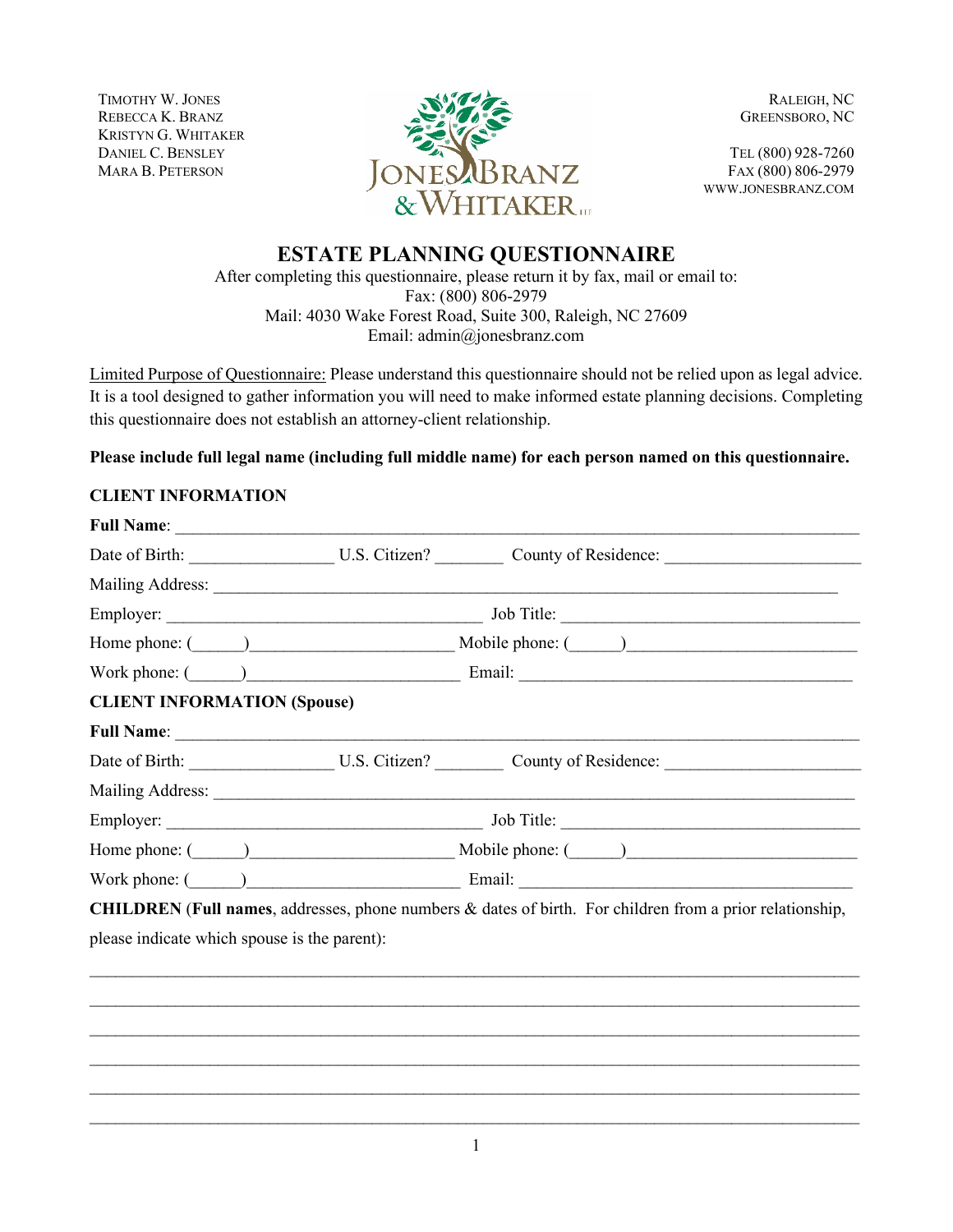#### **ASSETS**

Describe any assets *other* than retirement accounts, life insurance and annuities. Indicate the value and whether it is owned by you, by your spouse or jointly. Include all real property (including your home) and indicate the balance of any mortgage. Include bank accounts.

| Description | Value | Owner |
|-------------|-------|-------|
|             |       |       |
|             |       |       |
|             |       |       |
|             |       |       |
|             |       |       |
|             |       |       |
|             |       |       |
|             |       |       |

Describe any life insurance policies, retirement accounts and annuities.

|             | Owner/Policy<br>Holder |       | Primary<br>Beneficiary | Secondary<br>Beneficiary |
|-------------|------------------------|-------|------------------------|--------------------------|
| Description |                        | Value |                        |                          |
|             |                        |       |                        |                          |
|             |                        |       |                        |                          |
|             |                        |       |                        |                          |
|             |                        |       |                        |                          |
|             |                        |       |                        |                          |
|             |                        |       |                        |                          |
|             |                        |       |                        |                          |
|             |                        |       |                        |                          |
|             |                        |       |                        |                          |

Do you own an interest in a closely-held business? \_\_\_\_\_. If so, please provide the name and describe type of entity (e.g. LLC or S-corporation).

Would you estimate the value of all of your assets, including life insurance, to be greater than \$5 million?

Have you signed a prenuptial agreement, postnuptial agreement, or separation agreement? Fig. please bring a copy to our initial meeting.

Do you have long-term care insurance?

Does any member of your family have special needs or receive government assistance of any kind? If so, please explain:

Do you have an existing Will or other estate planning documents? Fig. please provide them prior to our meeting or bring them to our meeting.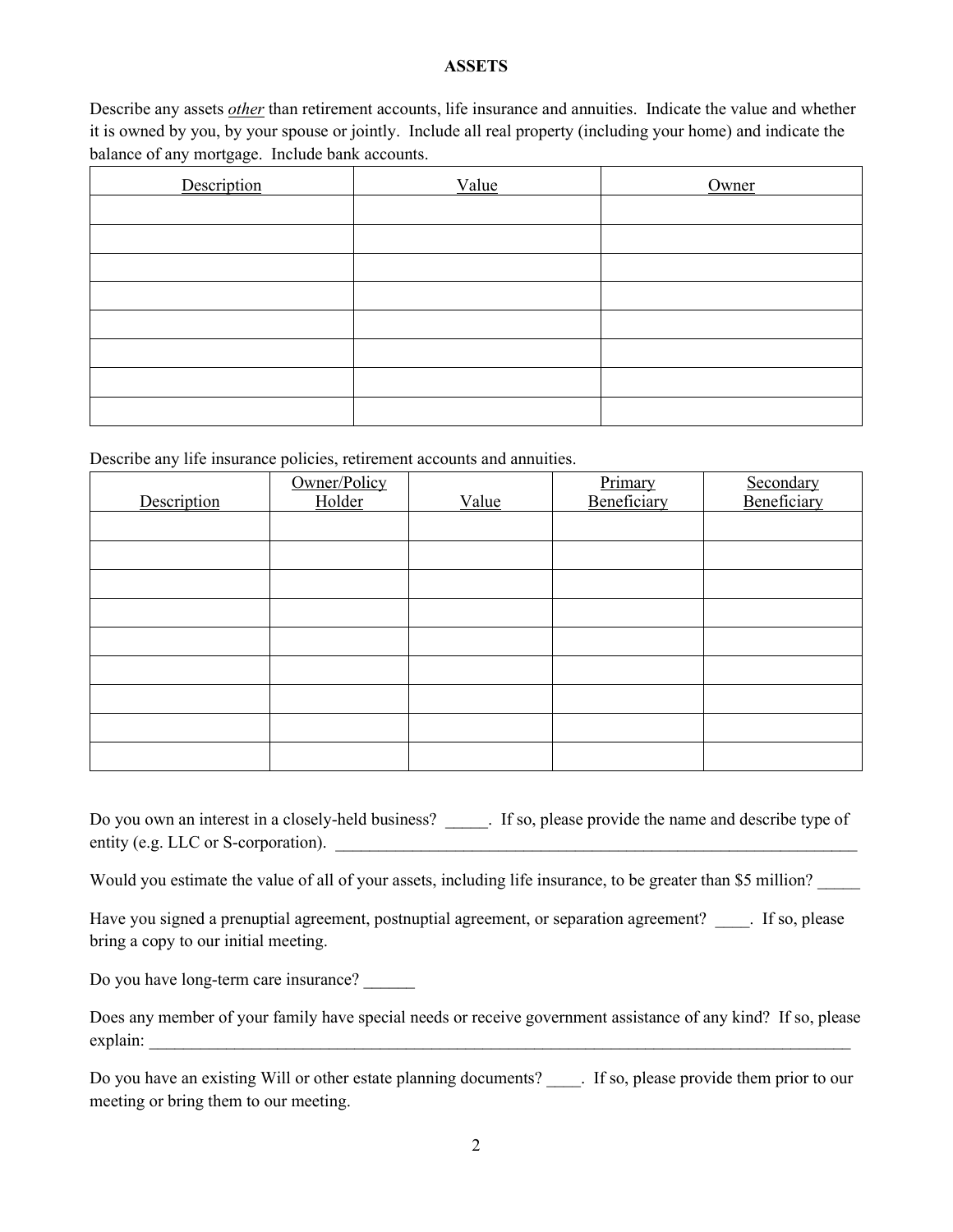### **ESTATE PLANNING GOALS**

We will discuss your estate planning goals in detail at our meeting. To assist in preparing for the meeting, please explain in your own words who you want to benefit from your estate when you pass away. (For example, "*All of my estate goes to my surviving spouse, and if I have no surviving spouse, to my children in a trust*.")

# **NOMINATIONS**

Please identify potential candidates to serve important roles in your estate plan. We will explain these roles and discuss your selections in greater detail in our meeting.

### **GUARDIAN OF YOUR MINOR CHILDREN**

A Guardian is a person(s) you nominate to provide for the care and custody of your minor children until they become adults. Minor children will typically reside with the Guardian(s) in their home. Under its inherent authority to look after the best interests of the child, the Clerk of Superior Court must approve any Guardian nominated. If you have minor children, whom would you want to nominate as their Guardian?

| First Choice (full name):  | Relationship: |
|----------------------------|---------------|
| Second Choice (full name): | Relationship: |

### **TRUSTEE OF TRUST**

A Trustee is a person(s) or other representative (including a Trust Company) who has the legal title over and responsibility to manage property for the benefit of a designated person(s). Trustee(s) are often used to manage property for minor children until they attain the age chosen by their parents. Whom would you want to serve as Trustee?

| First Choice (full name):  | Relationship: |
|----------------------------|---------------|
| Second Choice (full name): | Relationship: |

**Please include full legal name (including full middle name) for each person named on this questionnaire.**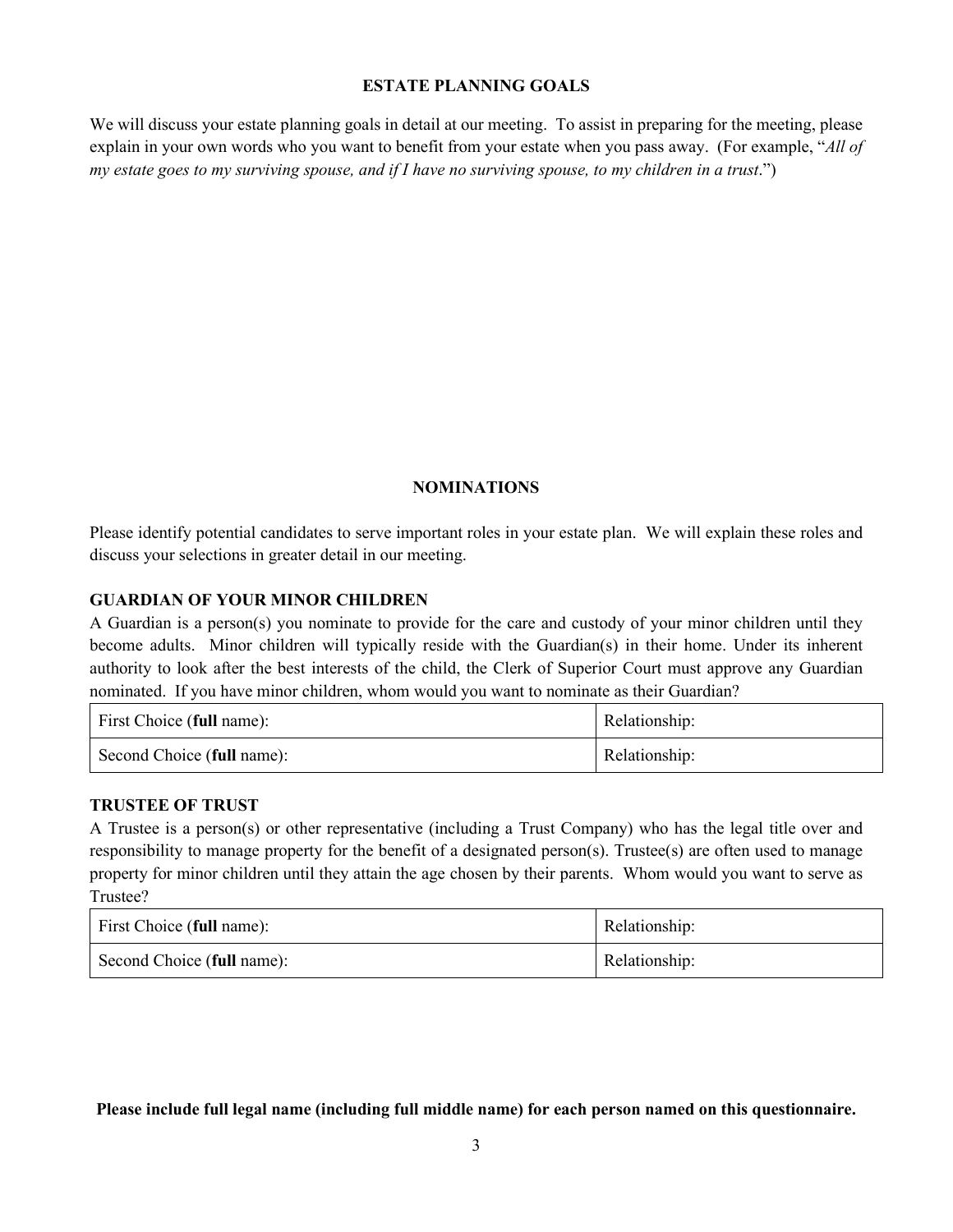# **EXECUTOR**

Definition of an Executor: An Executor is a person(s) or other representative (including a Trust Company) you appoint under your Will to be responsible for administering your estate. An Executor's duties include filing your Will at the Courthouse after your death, gathering your assets, paying your debts, and distributing property to your beneficiaries. They are also responsible for preparing certain tax returns after your death.

| First Choice (full name):  | Relationship: |
|----------------------------|---------------|
| Second Choice (full name): | Relationship: |

### **DURABLE POWER OF ATTORNEY**

A Power of Attorney enables another person to manage your financial affairs when you are not able to do so.

| First Choice (full name):  | Relationship: |
|----------------------------|---------------|
| Second Choice (full name): | Relationship: |

# **HEALTH CARE POWER OF ATTORNEY/LIVING WILL**

A Health Care Power of Attorney enables another person to make health care decisions for you when you are not able to do so.

| First Choice (full name):  |  | Relationship: |
|----------------------------|--|---------------|
| Home phone:<br>Work phone: |  | Mobile phone: |
| Address:                   |  |               |

| Second Choice (full name): |  | Relationship: |
|----------------------------|--|---------------|
| Work phone:<br>Home phone: |  | Mobile phone: |
| Address:                   |  |               |

In the Health Care Power of Attorney/Living Will, you have the option to express your desires concerning lifeprolonging measures (for example, ventilator or artificial nutrition) in the event that you are terminally ill and unable to make your own health care decisions. We will discuss your options at our meeting.

Three options available to you include:

- 1. Authorizing the person you are naming in the Health Care Power of Attorney to make decisions about life-prolonging measures.
- 2. Directing your physician to withhold or discontinue life-prolonging measures.
- 3. Directing your physician to provide you with maximum treatment, including life-prolonging measures.

#### **Please include full legal name (including full middle name) for each person named on this questionnaire.**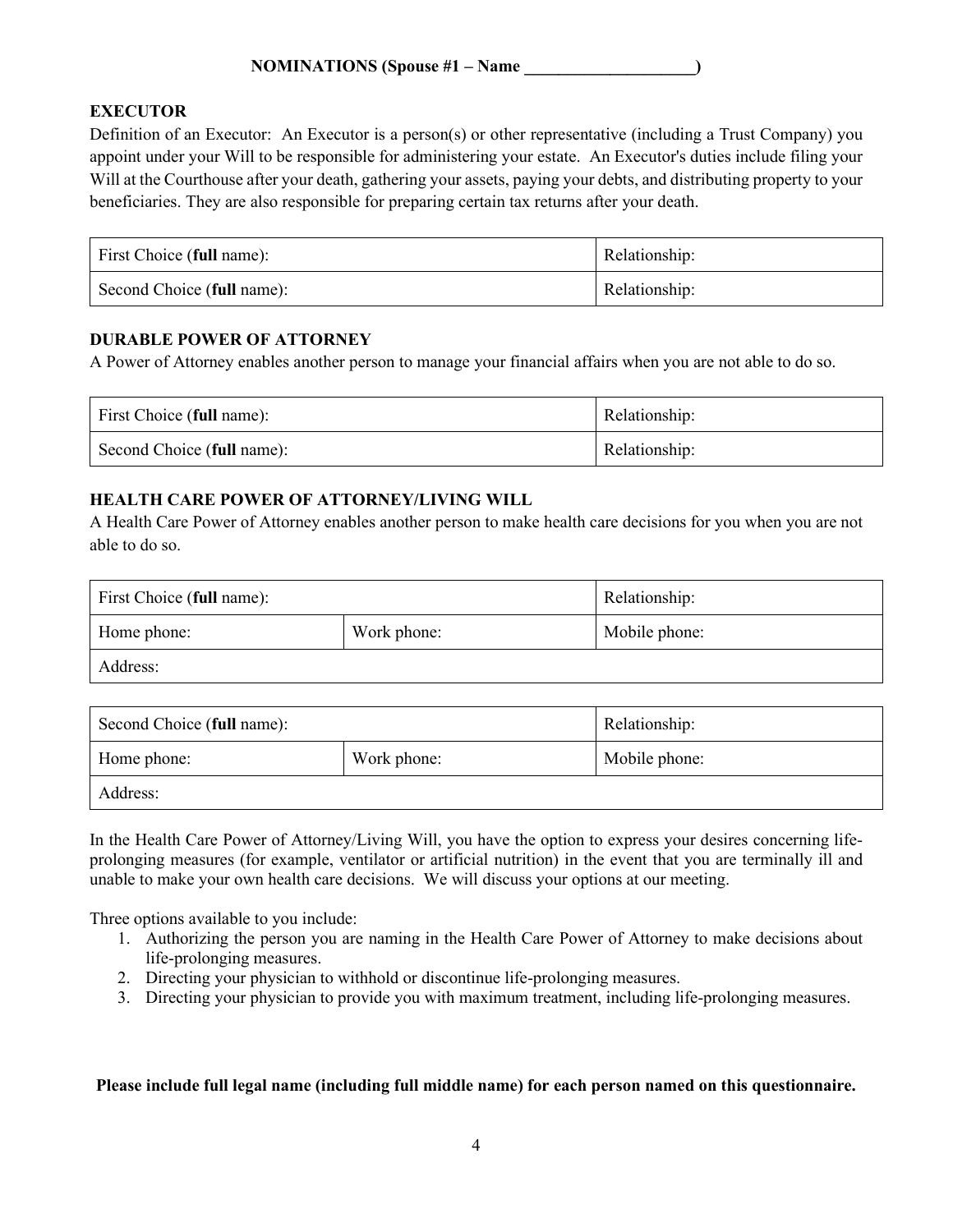# **EXECUTOR**

Definition of an Executor: An Executor is a person(s) or other representative (including a Trust Company) you appoint under your Will to be responsible for administering your estate. An Executor's duties include filing your Will at the Courthouse after your death, gathering your assets, paying your debts, and distributing property to your beneficiaries. They are also responsible for preparing certain tax returns after your death.

| First Choice (full name):  | Relationship: |
|----------------------------|---------------|
| Second Choice (full name): | Relationship: |

### **DURABLE POWER OF ATTORNEY**

A Power of Attorney enables another person to manage your financial affairs when you are not able to do so.

| First Choice (full name):  | Relationship: |
|----------------------------|---------------|
| Second Choice (full name): | Relationship: |

# **HEALTH CARE POWER OF ATTORNEY/LIVING WILL**

A Health Care Power of Attorney enables another person to make health care decisions for you when you are not able to do so.

| First Choice (full name):  |  | Relationship: |
|----------------------------|--|---------------|
| Work phone:<br>Home phone: |  | Mobile phone: |
| Address:                   |  |               |

| Second Choice (full name): |             | Relationship: |
|----------------------------|-------------|---------------|
| Home phone:                | Work phone: | Mobile phone: |
| Address:                   |             |               |

In the Health Care Power of Attorney/Living Will, you have the option to express your desires concerning lifeprolonging measures (for example, ventilator or artificial nutrition) in the event that you are terminally ill and unable to make your own health care decisions. We will discuss your options at our meeting.

Three options available to you include:

- 1. Authorizing the person you are naming in the Health Care Power of Attorney to make decisions about life-prolonging measures.
- 2. Directing your physician to withhold or discontinue life-prolonging measures.
- 3. Directing your physician to provide you with maximum treatment, including life-prolonging measures.

### **Please include full legal name (including full middle name) for each person named on this questionnaire.**